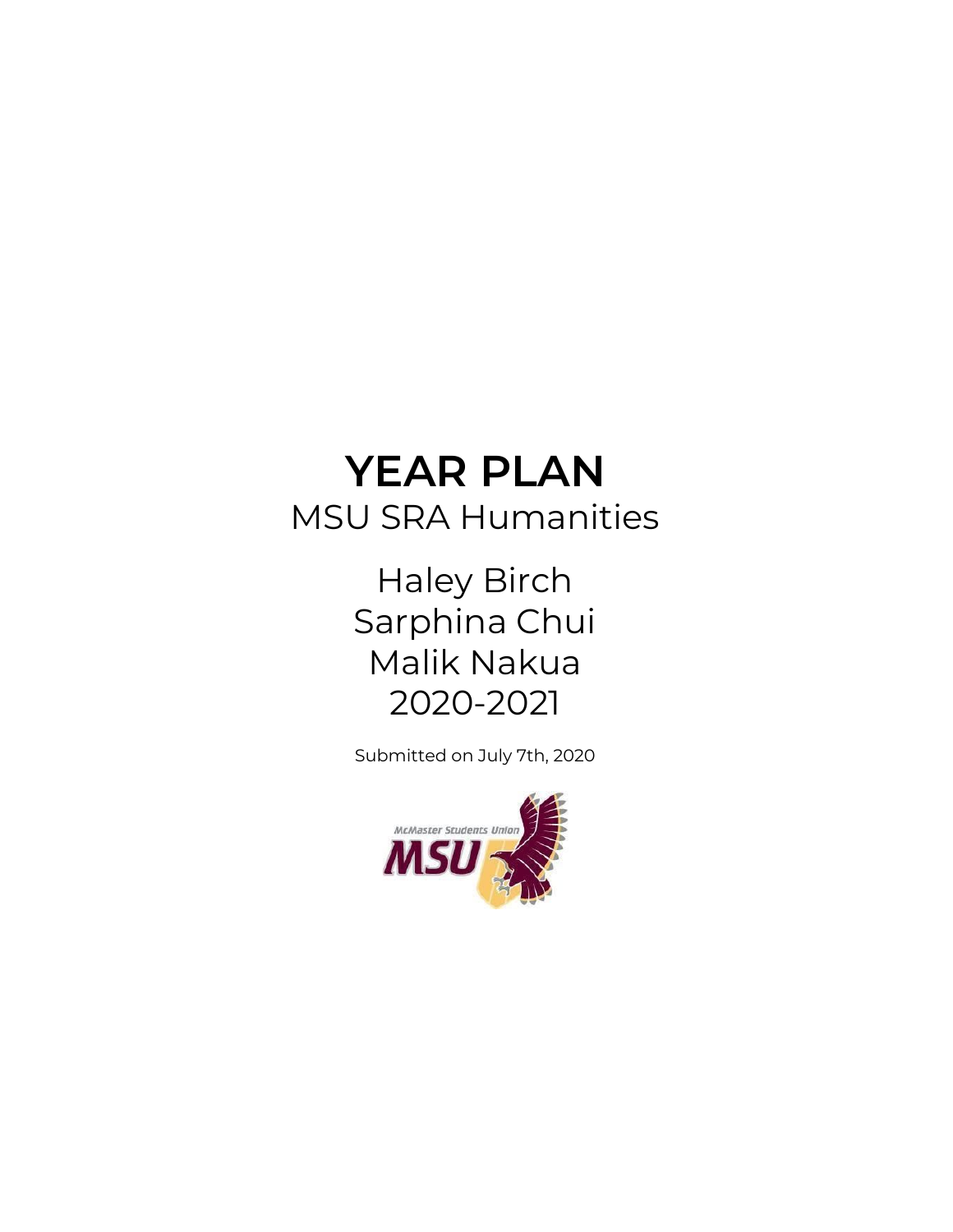## **OFFICE OF THE HUMANITIES CAUCUS INTRODUCTION**

Hello students of the Faculty of Humanities!

We are humbled and excited to begin this journey as your representative on the Student Representative Assembly (SRA) this year! Although we are navigating through the unprecedented situation with Covid-19, we are confident that you and your experience at McMaster will be our number one priority! We understand this position carries many responsibilities and we are committed to being *your* voices.

For our vision this year, we have placed heavy emphasis on delivering an optimal online learning experience, ensuring online services accessibility, and maintaining ideal student life experience regardless of whether it is through a virtual space or in person.

Our caucus aims to serve the needs of our constituents as well as possible. As such, we are open and receptive to feedback and criticism on how we can improve and be more effective representatives. We will work diligently with the other caucuses and build upon the foundation which has been as established by the SRA in the past.

We encourage you to go through our year plan and let us know what you think. As your representatives, we want to make sure that you understand that we, and the MSU at large, are here to serve and support you. We want to highlight that we can be approached at any time and about any matter without fear of judgement. As your caucus we will work diligently and tirelessly to ensure that your needs are met. Lastly, while we maneuver through the difficulties of the un-parallel circumstance we find ourselves in, feel free to reach out, even if it is just regarding a seemingly simple manner- we are here to help.

Best, Haley Birch, Sarphina Chui, and Malik Nakua Humanities Caucus 2020-2021 srahumanities@mcmaster.ca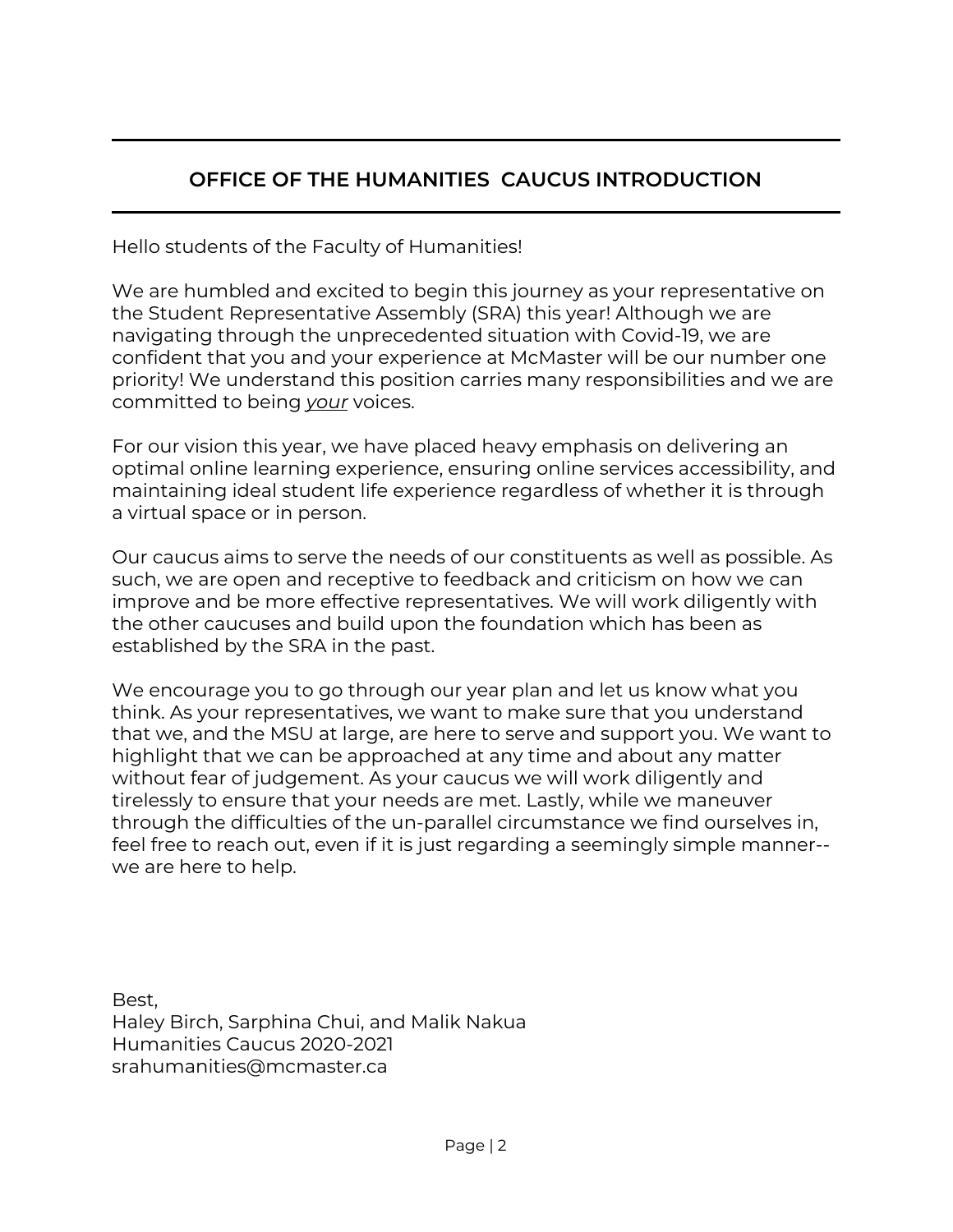| <b>Objective 1</b>        | <b>Student Advocacy</b>                                                                                                                                                                                                                                                                                                                                                                                                                                                                                                                                                                                                                                                                                                                                                                                                                                                                                                                                                                                                                                                                     |
|---------------------------|---------------------------------------------------------------------------------------------------------------------------------------------------------------------------------------------------------------------------------------------------------------------------------------------------------------------------------------------------------------------------------------------------------------------------------------------------------------------------------------------------------------------------------------------------------------------------------------------------------------------------------------------------------------------------------------------------------------------------------------------------------------------------------------------------------------------------------------------------------------------------------------------------------------------------------------------------------------------------------------------------------------------------------------------------------------------------------------------|
| Description               | As the conversation surrounding social change intensifies,<br>the humanities caucus finds it imperative that our<br>constituents have a viable avenue to express their concerns.<br>This means we must first, educate ourselves on issues we are<br>not personally familiar with and accompany this by<br>providing resources for students to share their experiences.<br>Meaning we will be able to hear the direct concerns of our<br>constituents and act upon this information. We believe that<br>perhaps that greatest fundamental shortcoming as it<br>pertains to student advocacy is a fundamental lack of<br>awareness of the issues that specially concern our<br>constituents. To address this shortcoming we will act in two<br>primary ways: i) we will spend a great deal of the first term<br>creating and implementing methods which are accessible to<br>all our constituents through which they can both share their<br>experiences and highlight their concerns, and ii) identifying<br>how best to address the outlined information, and ultimately<br>acting upon it. |
| <b>Benefits</b>           | The primary benefit, and the ultimate purpose of this<br>objective is to create a safer and more accepting campus for<br>our constituencies and the student body at large. Our aim is<br>to establish a safer campus for all students and faculty alike.<br>With this, we hope that a more inclusive setting for all<br>members of the MSU community will continue to improve,<br>and adoption of a more supportive campus culture will<br>persist.                                                                                                                                                                                                                                                                                                                                                                                                                                                                                                                                                                                                                                         |
| <b>Difficulties</b>       | The most obvious difficulty for this objective is the logistical<br>issues that accompany the transition to online learning.<br>Because the first semester of the 2020-2021 year is officially<br>online, it is relatively uncharted territory, and navigating<br>through it will be a new experience for many. As a result, we<br>will have to identify and implement a strategy that is both<br>engaging and effective when reaching out to constituents.<br>Additionally, advocacy is a long and unpredictable process<br>and as such it is difficult to place a strict timeline on it. This<br>coupled with the difficulty of the transition to online learning<br>I believe presents a formidable task. However, with the<br>efforts of our caucus, and a regimented goal based plan, we<br>believe we can overcome these difficulties.                                                                                                                                                                                                                                                |
| Long-term<br>implications | There is an abundance of long-term positive effects that we<br>hope will result through the student advocacy we hope to                                                                                                                                                                                                                                                                                                                                                                                                                                                                                                                                                                                                                                                                                                                                                                                                                                                                                                                                                                     |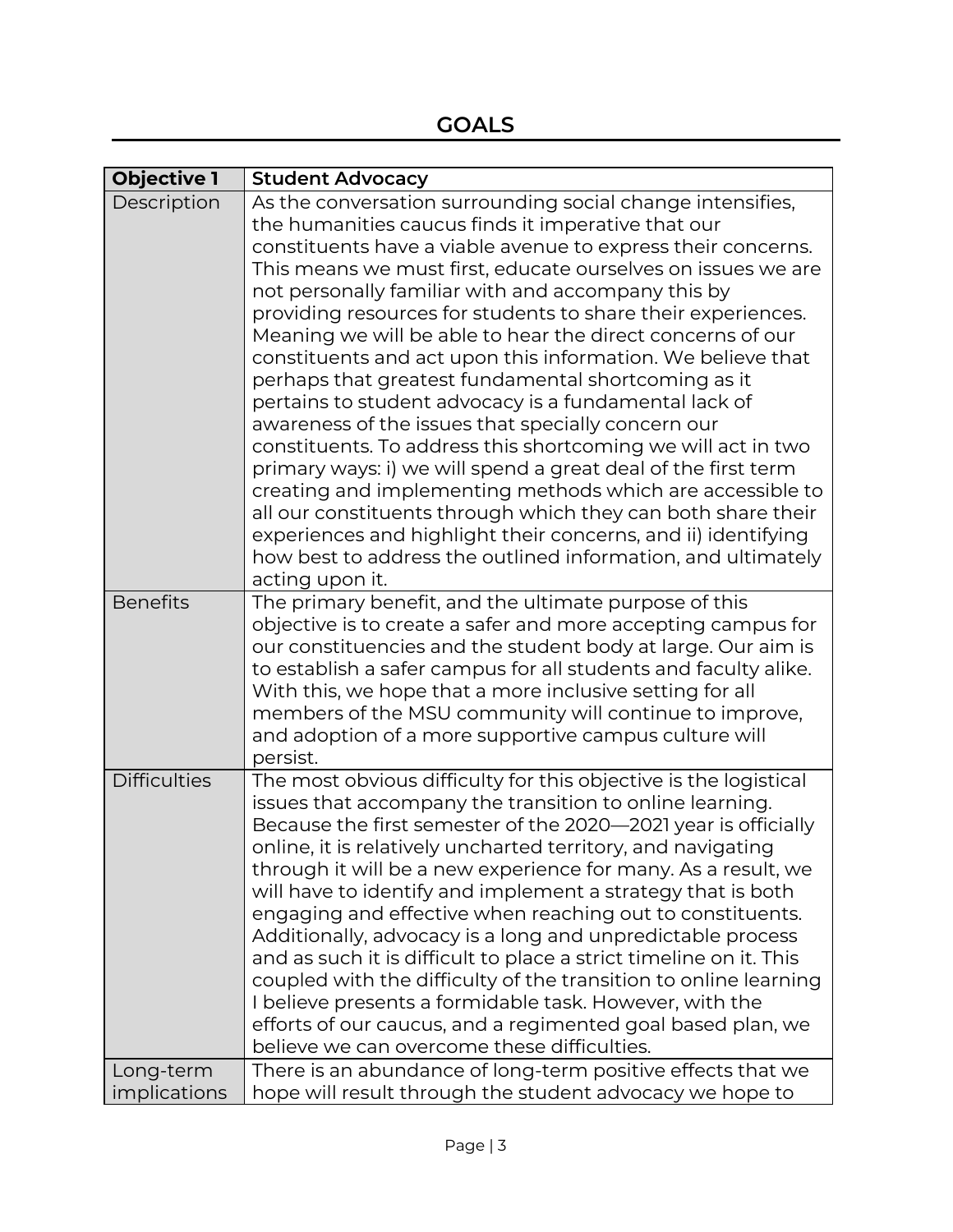|          | achieve. Some of which include greater sense of community<br>throughout the McMaster student body, more diverse voices<br>being heard which will ultimately lead to a greater array of<br>ideas, and a more vibrant campus where all members feel<br>safe and included in the decision making process. Through<br>the groundwork that will be set by this objective, we hope                                                                                                                                                                                                                                                     |
|----------|----------------------------------------------------------------------------------------------------------------------------------------------------------------------------------------------------------------------------------------------------------------------------------------------------------------------------------------------------------------------------------------------------------------------------------------------------------------------------------------------------------------------------------------------------------------------------------------------------------------------------------|
| How?     | While the transition to online learning presents multiple<br>challenges, one of the positive aspects of the transition is<br>familiarity and involvement with online platforms and media<br>outlets. Our caucus aims to utilize this by creating forums<br>where students can communicate and their concerns, and in<br>addition, how best to tackle these concerns. We will also<br>make use of our office hours to create an opportunity for an<br>individualized dialogue. Once this information has been<br>collected and surveyed, we will turn our attention to<br>identifying the best ways of addressing these concerns. |
| Partners | TBA                                                                                                                                                                                                                                                                                                                                                                                                                                                                                                                                                                                                                              |

| <b>Objective 2</b>        | <b>Optimal Online Learning Experience</b>                                                                                                                                                                                                                                                                                                                                                                                                       |
|---------------------------|-------------------------------------------------------------------------------------------------------------------------------------------------------------------------------------------------------------------------------------------------------------------------------------------------------------------------------------------------------------------------------------------------------------------------------------------------|
| Description               | Due to the current circumstances of COVID-19, academic<br>lessons have been delivered through an online format. Given<br>the relatively unfamiliar style of learning, it is crucial to<br>examine and improve aspects of online education from<br>accessibility to security, to student privacy. Altogether, this<br>objective would provide an optimal academic experience for<br>our constituents in the midst of an unprecedented situation. |
| <b>Benefits</b>           | Identify potential shortcomings of online learning and<br>allocate proper resources<br>Facilitate optimal online learning for all students                                                                                                                                                                                                                                                                                                      |
| <b>Difficulties</b>       | <b>Postponed improvements</b><br>Data on potential issues must be first collected<br>Resources to execute improvements may be not<br>provided immediately                                                                                                                                                                                                                                                                                       |
| Long-term<br>implications | Strategies to improve online learning may be applied<br>across campus                                                                                                                                                                                                                                                                                                                                                                           |
| How?                      | Partner with VP Academic in surveying the needs to<br>building a holistic online learning experience<br>Open a channel of communication through social<br>media to receive feedbacks from constituents                                                                                                                                                                                                                                          |
| Partners                  | VP Academic, AVP Academic                                                                                                                                                                                                                                                                                                                                                                                                                       |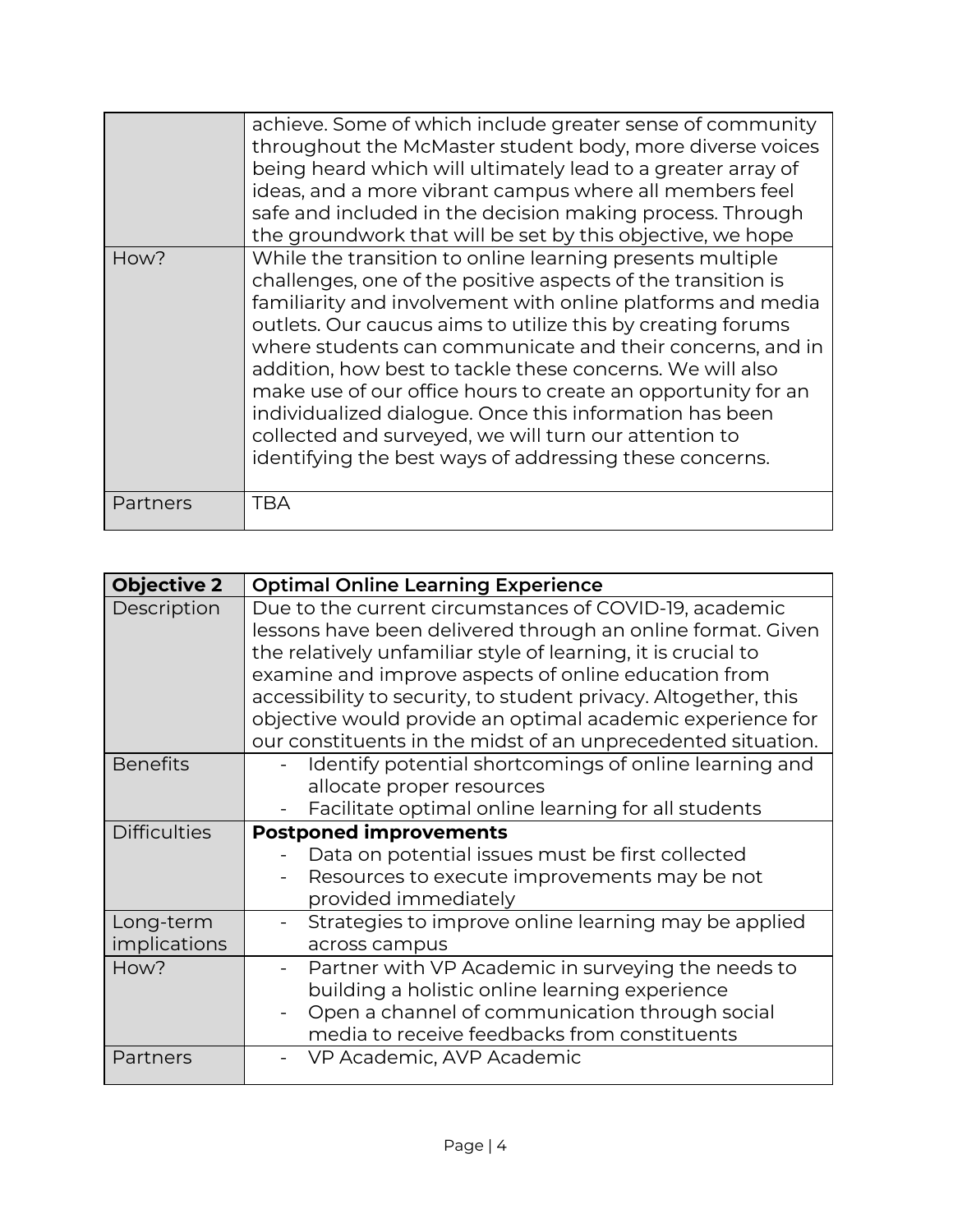| <b>Objective 3</b>        | <b>MSU governing transparency</b>                                                                                                                                                                                                                                                                                                                                                                                                                                                                                                   |
|---------------------------|-------------------------------------------------------------------------------------------------------------------------------------------------------------------------------------------------------------------------------------------------------------------------------------------------------------------------------------------------------------------------------------------------------------------------------------------------------------------------------------------------------------------------------------|
| Description               | The importance of transparency when working with<br>constituents is vital to allow governance to function properly.<br>Our goal is to tackle the disconnect between SRA and<br>constituents through a new communications committee<br>within the SRA. The committee would be responsible for<br>distributing useful graphics for SRA caucus', meeting<br>recaps, and other communication related content to each<br>caucus to keep constituents informed.                                                                           |
| Benefits                  | Creating more readily available content allows all caucuses<br>the opportunity to work with constituents regardless their<br>level of familiarity with technology. This allows all students<br>who are busy and who may not have the time to sit through<br>an entire meeting, the opportunity to watch a quick briefing<br>on matters that they may have interest in. Additionally, if<br>constituents have meeting recaps readily available, they will<br>be able to hold their representatives accountable for their<br>actions. |
| <b>Difficulties</b>       | Potential bureaucratic delay in committee formation<br>Student's awareness and interest towards SRA<br>activities                                                                                                                                                                                                                                                                                                                                                                                                                   |
| Long-term<br>implications | Creating transparency through increase in online presence<br>allows constituents to trust their voice and opinions are<br>being heard. This committee specific to the SRA is vital in<br>doing so.                                                                                                                                                                                                                                                                                                                                  |
| How?                      | This will be achieved by first communicating with the<br>current SRA to identify what their communications needs<br>are. Once this is completed we will find and survey what our<br>constituents think is the most effective way to follow and<br>benefit from the bi-weekly meetings. For this to work, it<br>would require collaborations from all caucasus that find<br>themselves under the umbrella of the SRA.                                                                                                                |
| Partners                  | <b>TBA</b>                                                                                                                                                                                                                                                                                                                                                                                                                                                                                                                          |

| <b>Objective 4</b> | MSU governance engagement                                      |
|--------------------|----------------------------------------------------------------|
| Description        | The SRA at large has lacked a social media presence that       |
|                    | would allow it to to connect directly to the student body.     |
|                    | Our goal is to involve our constituencies as much as possible. |
|                    | This means creating and identifying ways in which they can     |
|                    | easily access information, and communicate with the            |
|                    | assembly through their representatives. For this to occur, we  |
|                    | need to communicate with our constituents to identify the      |
|                    | most engaging process.                                         |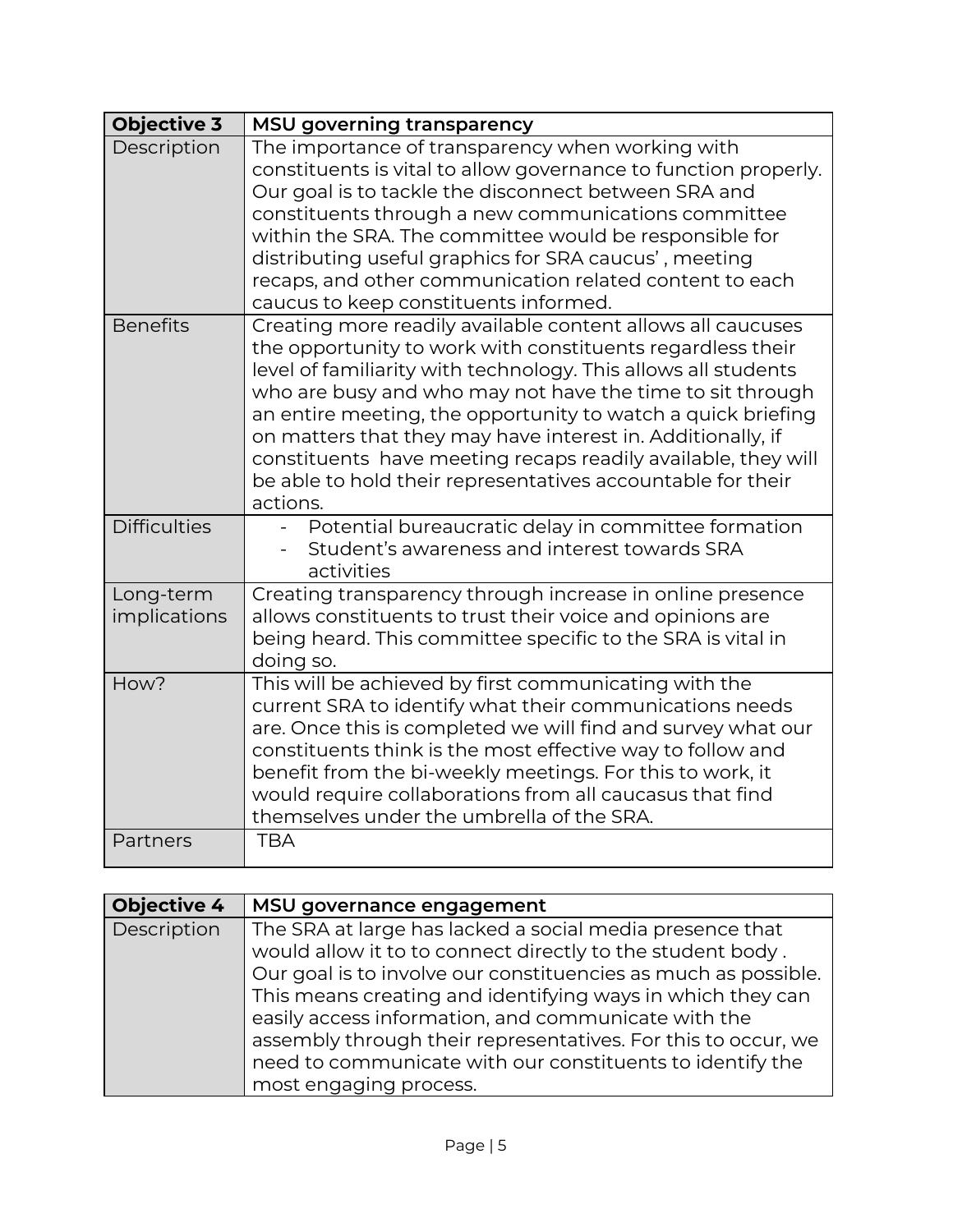| <b>Benefits</b>           | The stragretic increase with social media will help<br>constituents feel better represented while also giving them<br>the opportunity to see exactly what the SRA is participating<br>in.                                                                                                                                                                                                                    |
|---------------------------|--------------------------------------------------------------------------------------------------------------------------------------------------------------------------------------------------------------------------------------------------------------------------------------------------------------------------------------------------------------------------------------------------------------|
| <b>Difficulties</b>       | At this point, the SRA has very little social media presence, so<br>there is no existing framework to work off of. Because this is<br>so, we will need to develop our own framework which would<br>potentially allow us to effectively achieve our goals.                                                                                                                                                    |
| Long-term<br>implications | If we were able to prepare the groundwork for an effective<br>and large scale media presence during our term, it could<br>potentially create a wide enough network for the vast<br>majority of the McMaster community to be a part of. While<br>this ground work may entail many tough and detail oriented<br>tasks, the payoff of having the entire student body engaged<br>with the MSU would be worth it. |
| How?                      | Create a clear year plan on how to grow the platform. Have<br>prizes for people who share the platforms. Work with<br>caucuses with developed pages as well as services in the<br>MSU to promote the content.                                                                                                                                                                                                |
| Partners                  | All SRA Caucuses                                                                                                                                                                                                                                                                                                                                                                                             |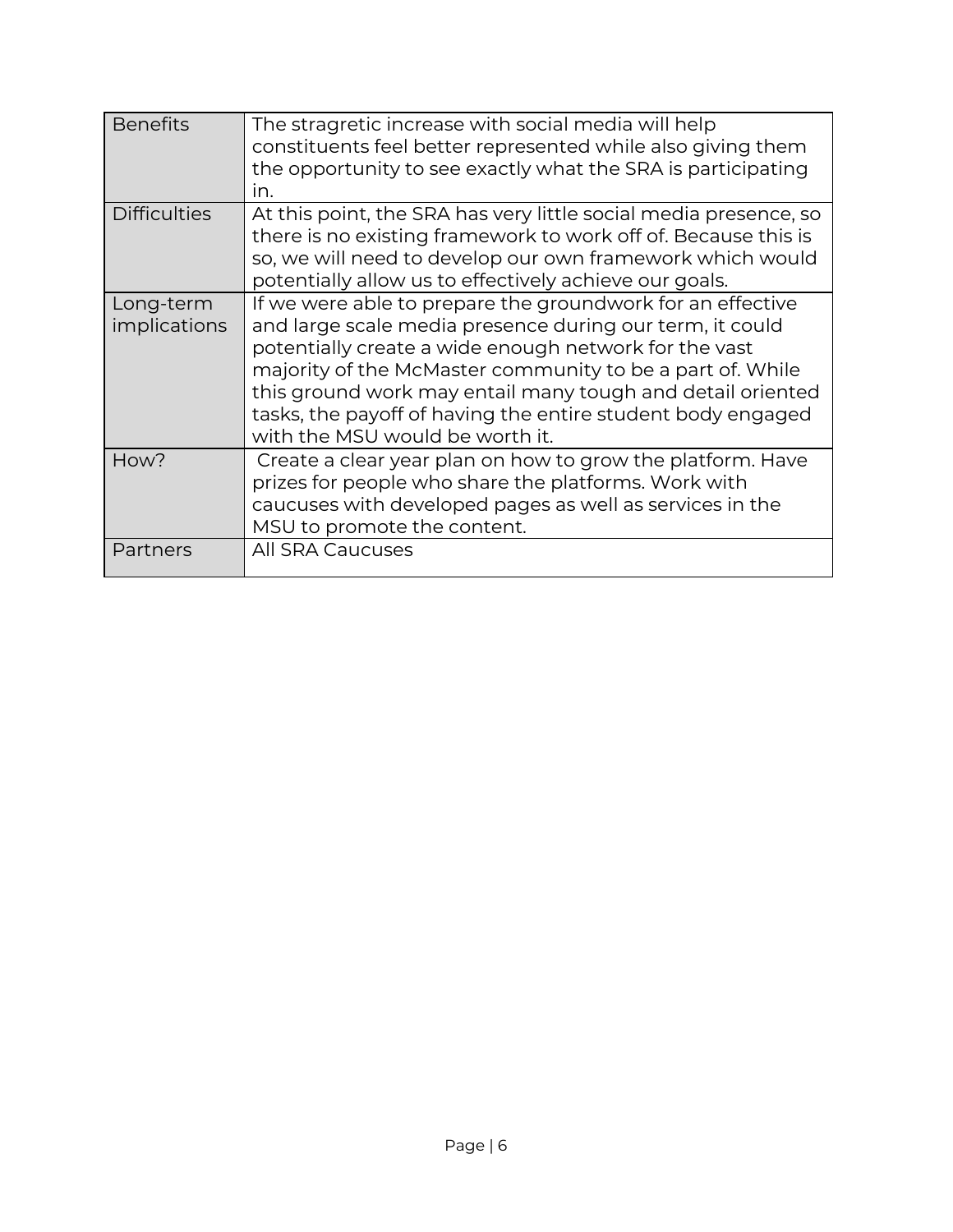| Overarching     | <b>Online Services Accessibility</b>                                                                                                                                                                                                                                                                                                                                                                                                                          |
|-----------------|---------------------------------------------------------------------------------------------------------------------------------------------------------------------------------------------------------------------------------------------------------------------------------------------------------------------------------------------------------------------------------------------------------------------------------------------------------------|
| <b>Vision 1</b> |                                                                                                                                                                                                                                                                                                                                                                                                                                                               |
| Description     | As we experience unprecedented times, the need and use<br>of online services is at an all-time high. Using these tools<br>long-term within our services breaks down barriers and<br>allows those who are unable to meet in person for potential<br>peer support or other services provided. Our goal is to look<br>into permanently using and expanding our services so that it<br>is more accessible to those who are unable to meet in<br>person/on campus. |
| <b>Benefits</b> | More students will have access to our services. Volunteers<br>can be located from anywhere. Hours can be extended for<br>peer support.                                                                                                                                                                                                                                                                                                                        |
| Year 1          | Review all student services and list the top 3 services<br>that needs accessibility improvement                                                                                                                                                                                                                                                                                                                                                               |
| Year 2          | Contact related services to determine areas of<br>improvement needed and a year plan                                                                                                                                                                                                                                                                                                                                                                          |
| Year 3          | Start implementing those changes                                                                                                                                                                                                                                                                                                                                                                                                                              |
| Partners        | All MSU services                                                                                                                                                                                                                                                                                                                                                                                                                                              |

| Overarching<br><b>Vision 2</b> | <b>Promoting Intra-faculty relationships</b>                                                                                                                                                                                                                                                                                                                                                                                                                                                                                                                                                          |
|--------------------------------|-------------------------------------------------------------------------------------------------------------------------------------------------------------------------------------------------------------------------------------------------------------------------------------------------------------------------------------------------------------------------------------------------------------------------------------------------------------------------------------------------------------------------------------------------------------------------------------------------------|
| Description                    | The Faculty of Humanities consists of several programs such as:<br>The School of the Arts<br>Classics<br>• Communication Studies & Multimedia<br>English & Cultural Studies<br>French<br>History<br>$\bullet$<br>• Gender Studies & Feminist Research<br>• Peace Studies<br>• Linguistics & Languages<br>• Philosophy<br>Eighteenth-Century Fiction<br>$\bullet$<br>Humanities Media & Computing<br>$\bullet$<br>We believe that cooperation between students across our faculty<br>would provide an excellent learning environment and ensure<br>multiple perspectives from diverse academic fields. |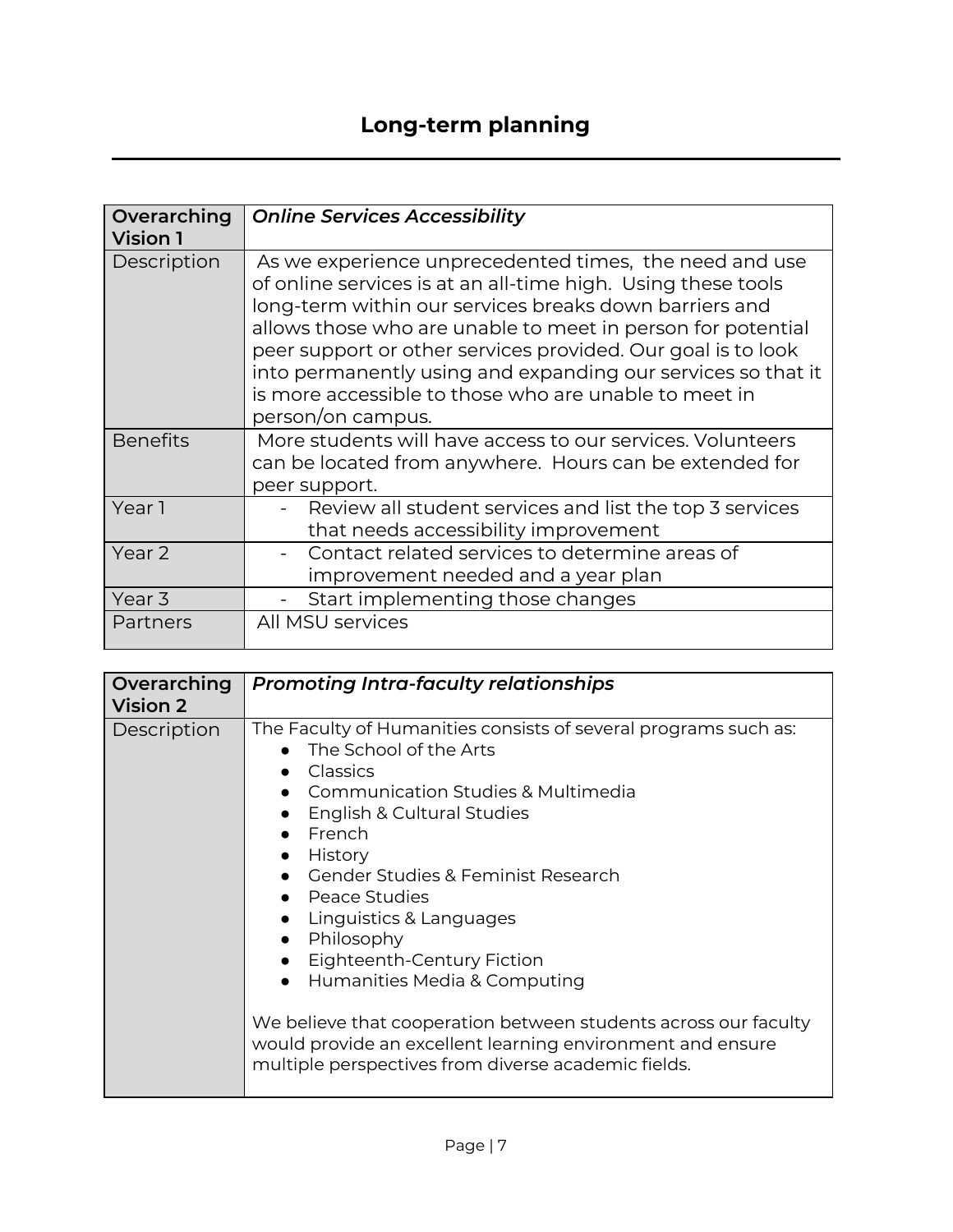| <b>Benefits</b>   | Greater student connections and friends from different                        |
|-------------------|-------------------------------------------------------------------------------|
|                   | programs                                                                      |
|                   | Identify the needs of programs across the faculty<br>$\overline{\phantom{0}}$ |
| Year 1            | Meet with each student committees and have                                    |
|                   | monthly meetings with humanities society                                      |
|                   | Outreach, intra-faculty activities                                            |
|                   | Continuation of previous year's SRA support of                                |
|                   | <b>Art Matters Week</b>                                                       |
|                   | Continuation of previous year's SRA planning on                               |
|                   | Humanities Career Night                                                       |
|                   | Banquet, coffee house, games night                                            |
| Year <sub>2</sub> | Propose objective to respective Deans and seek                                |
|                   | feedback                                                                      |
| Year <sub>3</sub> | Explore the feasibility of having potential                                   |
|                   | interdisciplinary courses or thesis opportunities                             |
| Partners          | Faculties of:                                                                 |
|                   | The School of the Arts                                                        |
|                   | Classics                                                                      |
|                   | <b>Communication Studies &amp; Multimedia</b>                                 |
|                   | English & Cultural Studies                                                    |
|                   | French                                                                        |
|                   | History                                                                       |
|                   | <b>Gender Studies &amp; Feminist Research</b>                                 |
|                   | Peace Studies                                                                 |
|                   | Linguistics & Languages                                                       |
|                   | Philosophy<br>Eighteenth-Century Fiction                                      |
|                   | Humanities Media & Computing                                                  |
|                   |                                                                               |